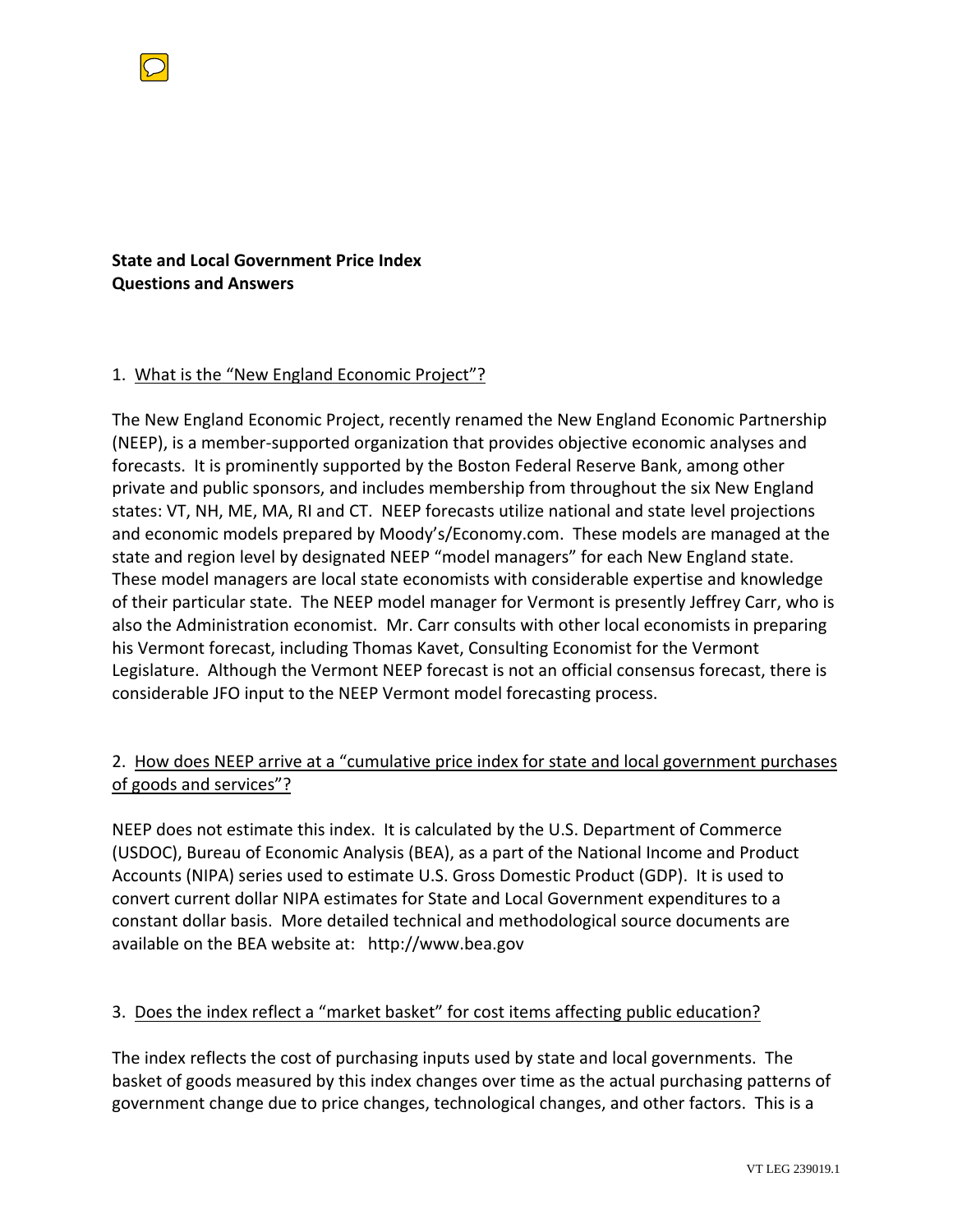more accurate measure of the costs facing school districts than the Consumer Price Index, which measures the cost of purchasing a fixed basket of *consumer* goods.

Although economists consider this index to be the best overall proxy for inflation in education‐ related expenditures that is regularly forecast by major econometric consulting firms, it is not a perfect deflator for educational expenditures in the State of Vermont. The index is an aggregation of all state and local expenditures (of which education is the largest but not sole expenditure) and does not account for regional price differences. Although it would be possible to develop an independent Vermont‐specific measure of education inflation, the cost of developing and maintaining such an index would be extremely expensive.

The following pie chart shows the overall composition of the BEA State and Local Government deflator. Although this can change over time, generally, more than 60% of the index is driven by service compensation expenditures that are linked to education employee compensation adjusted for education level, experience, and hour worked.





# 4. Who determines the index's projections?

Economists Tom Kavet (for the JFO and Legislature) and Jeff Carr (for the Administration) prepare a consensus forecast of the state and local government price index twice a year, usually in May and November, as a part of the general Education Fund forecasts. The forecasts for this index are published in Table 3 of this analysis.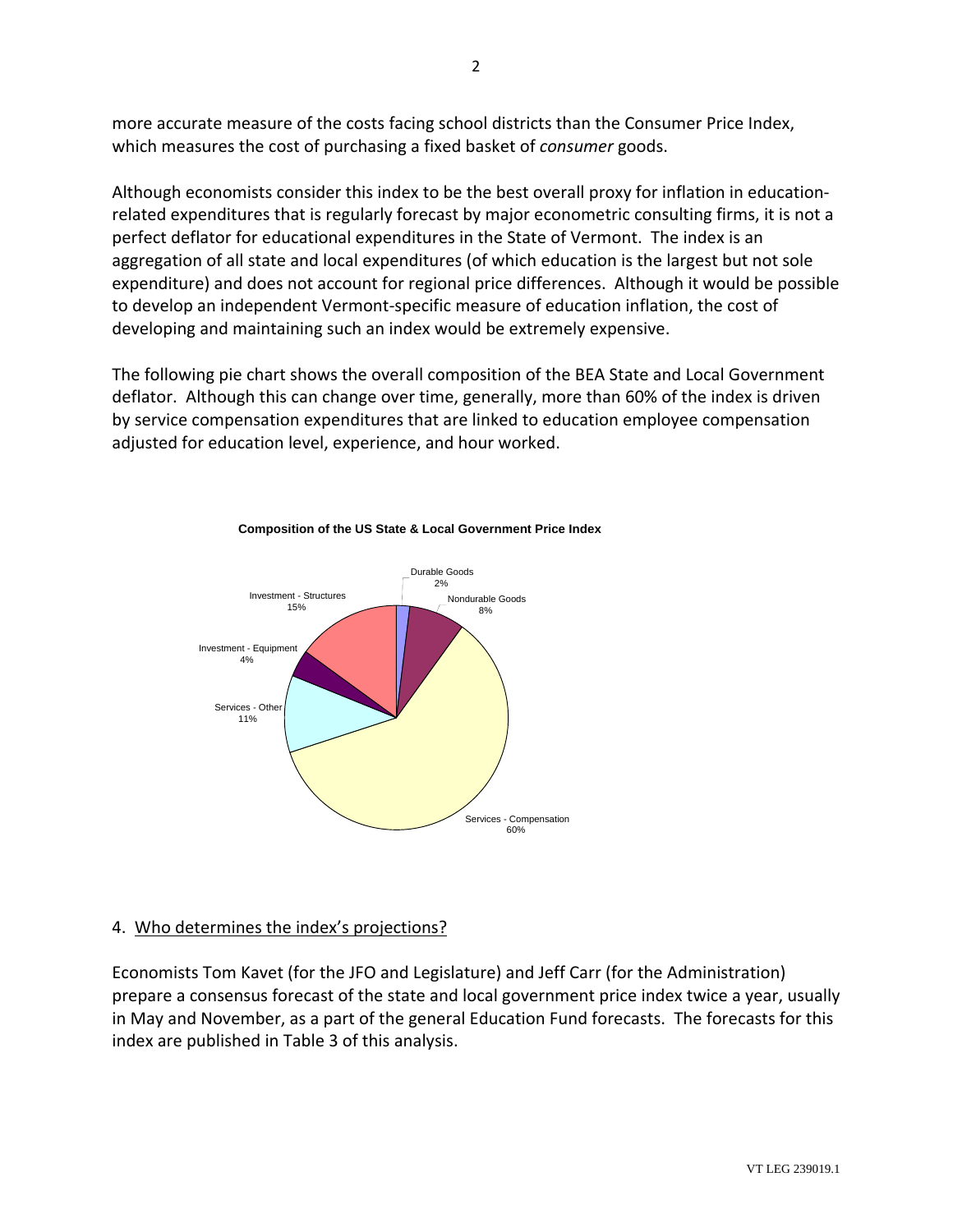#### 5. Who is responsible for approving the index and its projections?

The Joint Fiscal Office and the Department of Finance & Management approve the consensus rojections prepared by our economists. p

# 6. What methodology is employed in determining the index's projections?

The consensus forecasting process for this index is similar to all economic variables forecast by inputs are then reviewed by the economists jointly, and consensus forecasts are developed via discussions and further research and analysis, if necessary. the Administration and JFO economists. They start with baseline forecasts from Moody's/Economy.com and also review general inflation projections from a wide range of economic forecasting entities. Each economist prepares projections based on econometric models, statistical models and professional judgment. Both the forecasting results and data

# 7. How do the projections of the index relate to actuals?

The projections have generally been within 0%-2% of actuals on a prior year basis, however, the to 2006, when inflation was generally rising, the projections tended to be slightly below actuals. the deepening recession, or if deflation occurs, current projections could significantly exceed actuals. NIPA indices are occasionally revised several years after initial "actuals" are reported. On a prior year basis, there has never been an error greater than 2%. During the period from 2003 Since 2007, they have been at or slightly above actuals. If inflation slows dramatically due to

#### 8. Please provide a chart of how the index is used for each of its statutory applications.

See the attached sheet.

#### 9. Where, within Title 16 - Education, is the index applied?

- $\bullet$  16 V.S.A. §559(e)(7) contract renewal exemption from school boards' public bid requirement
- 16 VSA §563(11)(B)(i)(I) maximum inflation amount for school budgets
- 16 VSA 1563(b) technical center transportation assistance •
- 16 VSA §2948(c) essential early education grants •